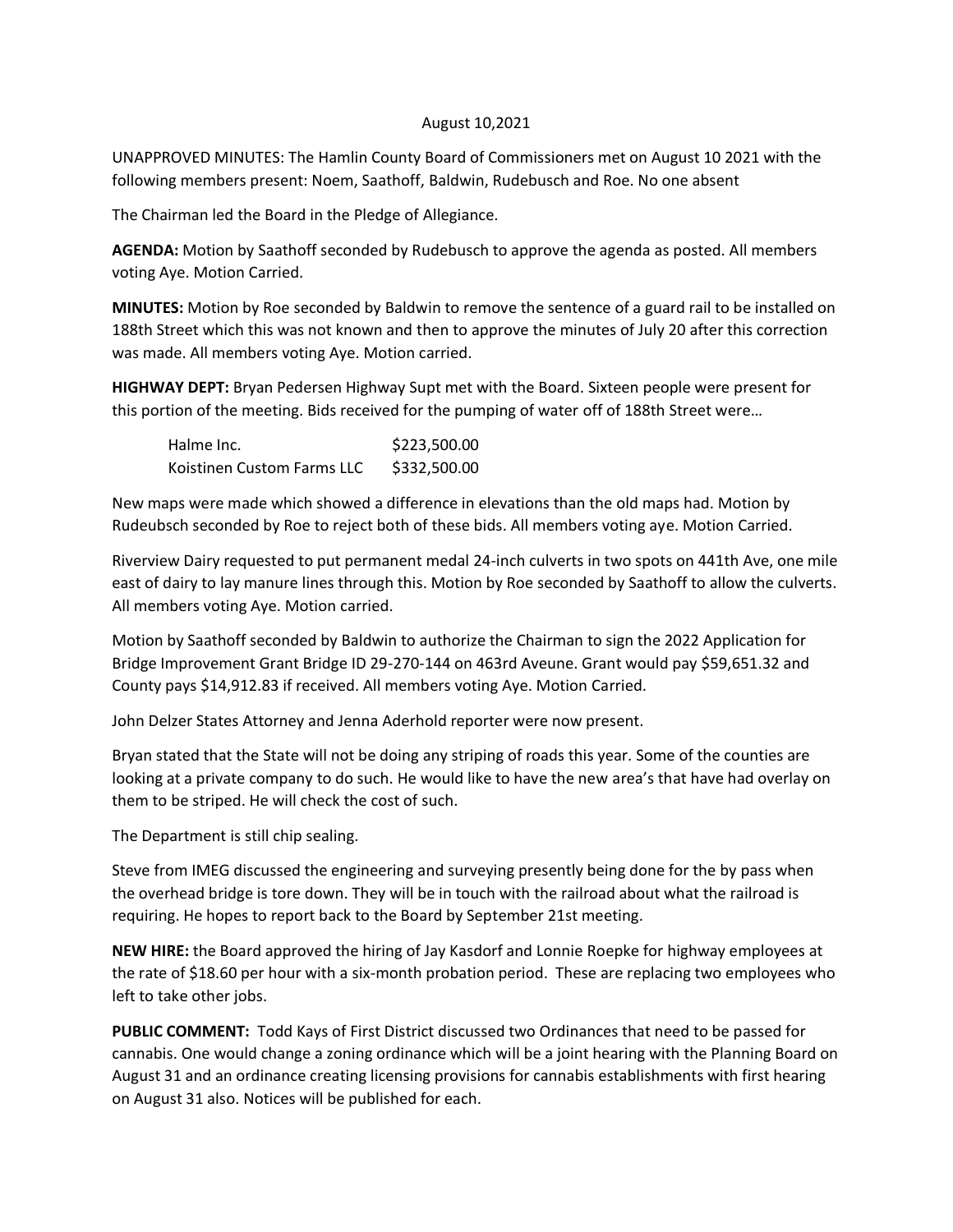**ZONING:** District 4 Zoning board member Leonard Kemnitz has resigned from the zoning board due to moving out of the County. Motion by Saathoff seconded by Roe to have Stuart Schubloom go from at large position to full fill the term of District 4 on the Board. All members voting Aye. Motion Carried. Motion by Roe seconded by Rudebusch to appoint Martin Prouty as the board member at large on the board and to full fill that term. All members voting aye. Motion Carried.

**CASH TRANSFER:** Motion by Saathoff seconded by Baldwin to transfer \$2,000.00 cash from General fund to 911 Fund. All members voting aye. Motion Carried.

**CONTINENCY TRANSFER:** Motion by Rudebusch seconded by Baldwin to transfer \$15,000.00 from Continency Budget to Ag Building budget . All members voting Aye. Motion Carried.

**FISCAL REVENUE BUDGET:** Motion by Baldwin seconded by Saathoff to put in revenue budget estimates American Rescue Plan \$598,786.83 and Rural Access Infrastructure \$39,734.43 All members voting Aye. Motion Carried.

**FUEL QUOTES:** July 22 in Hayti Diesel Hamlin Co Coop \$2.40 Farmers Union \$2.45 July 26 in Hazel Diesel Hamlin Co Farmers Coop \$2.54 Farmers Union \$2.52 August 9 in Hayti Diesel Hamlin Co Farmers Coop \$2.42 Farmers Union \$2.45 All quotes do not contain certain taxes.

**EXECUTIVE SESSION:** Motion by Saathoff seconded by Roe to go into executive session for personnel reasons SDCL 1-25-2 (1) at 11:30 All members voting Aye. Motion Carried. The Chairman declared them out at 11:45

**PLATS:** Motion by Rudebusch seconded by Saathoff to approve the following plats of Jongeling Addition located in the Southeast Quarter of Section 30, Township 114 North, Range 51 West of the 5<sup>th</sup> PM Hamlin County SD and plat of Lot 7 of Runia Lakeview North Addition in Government Lot 4, Section 34- T113N-R52W of the 5<sup>th</sup> PM Hamlin County. All members voting Aye. Motion Carried.

**LEGISLATIVE AUDIT:** Michelle Burkhart of SD Dept of Legislative Audit met with the Board and stated they were done with the County Audit and that the County had supplied everything that was needed.

**EXECUTIVE SESSION:** Motion by Rudebusch seconded by Baldwin to go into executive session for personnel reasons SDCL 1-25-2 (1) at 12:00 All members voting Aye. Motion Carried. The Chairman declared them out at 12:40

**DIRECTOR OF EQUALIZATION:** Chris Schafer Director of Equalization met with the Board. He was requesting that the County proceed with installing a server and the wiring needed for such. He also stated he and the Sheriff had selected a person to work in their offices.

**WIRING IN COURTHOUSE:** Motion by Roe seconded by Rudebusch to advertise for bids for the electrical work needed in the courthouse to install a server. All members voting Aye. Motion Carried.

**NEW HIRE:** Motion by Roe seconded by Rudebusch to hire one employee to be shared by the Sheriff's Office and the Director of Equalization. All members voting Aye. Motion Carried. New Hire is Teresa Roepke to start after Sept 6 at the rate of \$2,916.67 per month.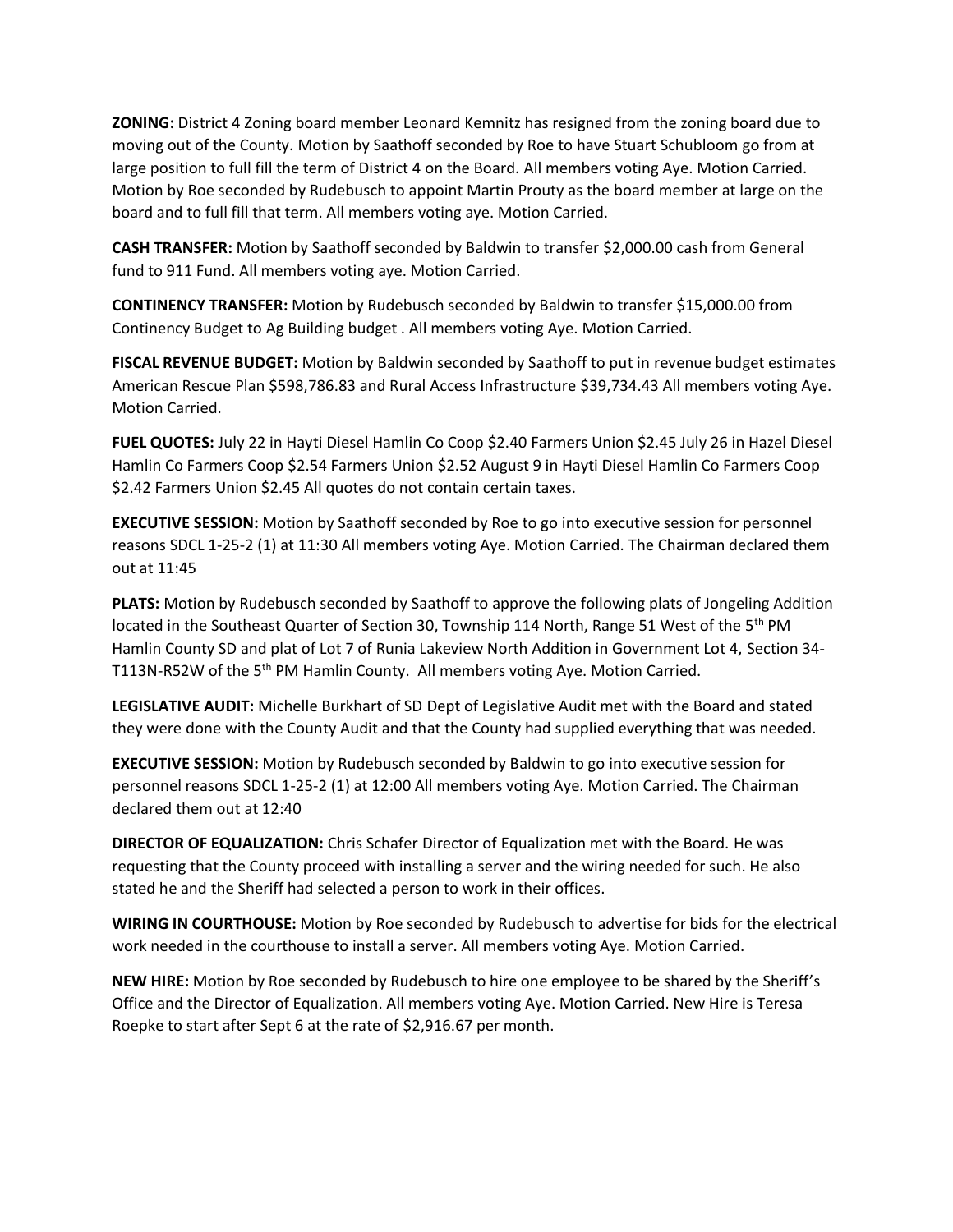**PLATS:** Motion by Baldwin seconded by Rudebusch to approve the following plats of Greenfield Addition Located in the Southwest Quarter of Section 36, Township 115, North, Range 51 West of the 5<sup>th</sup> PM Hamlin County and Plat of Lot 1 of Kangas Addition in the Southwest Quarter of Section 17, T 113N, R53W of the 5<sup>th</sup> PM Hamlin County. All members voting Aye. Motion Carried.

**SIOUX VALLEY ASSOC MEETING:** The Board approved the Auditor, Treasurer, Register of Deeds, Highway Bookkeeper, and Highway Superintendent to attend the Sioux Valley Assoc. meeting in Redfield on August 18

## **CLAIMS PAID:**

COMMISSIONERS: Jay Baldwin mileage 10.92 Dakotan publishing 229.78 Farm & Home Publishers plat books 230.00 Hamlin County Publishing 381.10 Leland Roe mileage 16.80 Douglas Noem mileage 37.80 Randall Rudebusch mileage 28.56 Larry Saathoff mileage 35.28 Total gross salaries for complete dept 5100.00 benefits 1165.04 Total Commissioners expense 7235.28

ELECTIONS: McLeods Printing supp 675.60

COURT: Carmen Bremmon interpreter 325.00 mileage 84.00 Dakota Data Shred rental 8.00 Total court expense 417.00

AUDITOR: Connecting Point contract for one year 4015.00 ITC phone 51.58 Lingo phone 15.09 McLeods Printing supp 15.99 Office Peeps supp 31.19 PMB state access 13.25 Spink County registration 12.00 total gross salaries for complete dept 4973.26 benefits 380.45 Total Auditors expense 9507.81

TREASURER: Connecting Point contract for one year 2475.00 Dakota Data Shred rental 8.00 ITC phone 98.98 Jessica Delzer reimburse health insurance 240.31 Lingo phone 18.71 McLeods printing supp 15.99 Office Peeps supp 19.0 Renee Platz reimburse health insurance 1000.00 PMB state access 13.25 Spink County registration 12.00 Thomson Reuters law supplements 83.88 Visa supp 109.98 Total gross salaries for complete dept 8645.31 benefits 2433.89 Total Treasurers expense 15,064.36

POSTAGE COPIES: Office Peeps copy machine contract 94.20 supp 6.75 Quadient postage 707.00

STATES ATTORNEY: Delzer Law Secretary 750.00 ITC phone 86.61 Thomson Reuters law supplements 440.27 Total gross salaries for complete dept 5255.00 benefits 1555.06 Total States Attorney expense 8086.94

COURT APPOINTED ATTORNEY: Bratland Law 306.90 Carrico Law 483.20 Jennifer Goldammer 455.40 Nancy Nelson 545.15 Sutton Law 609.65 Total Court Appointed attorney expense 2400.30

COURTHOUSE MAINT: Culligan water 87.75 Dust-Tex floor mats 84.32 Hayti Town water & sewer 47.50 Hillyard supp 16.72 ITC Internet 43.09 Kellys Tree remove trees 4200.00 Lingo internet 15.09 Menards supp 55.72 Northwestern Energy Util 10.00 Total gross salaries for complete dept 2992.00 benefits 1376.87 Total Courthouse Maint expense 8929.06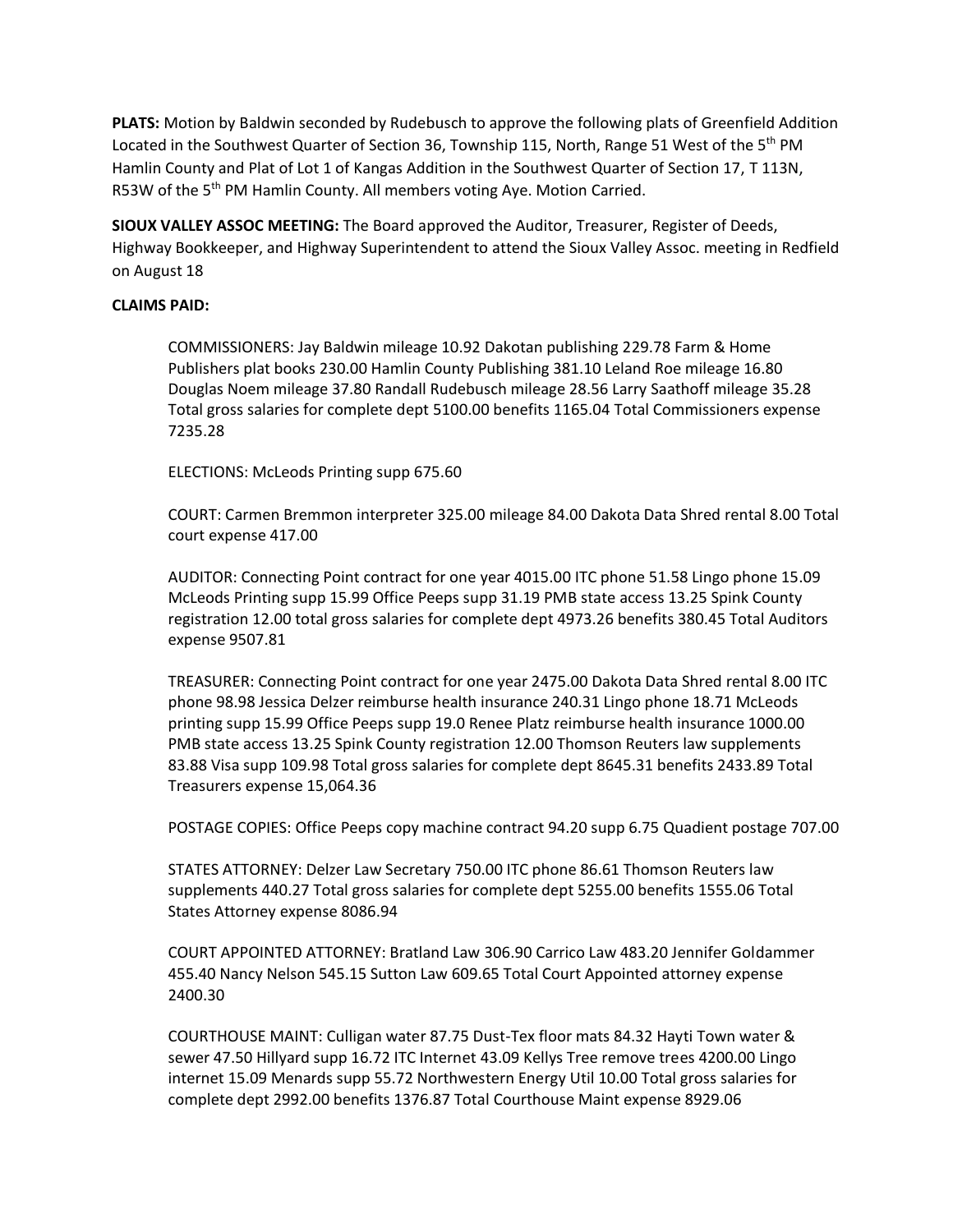DIRECTOR OF EQUALIZATION: Hamlin Co Farmers Coop gas 86.37 ITC phone 145.45 Lingo phone 21.17 Menards supp 29.94 Palos Garage repairs 41.89 Chris Schafer reimburse health insurance 1000.00 Total gross salaries for complete dept 7475.00 benefits 2300.57 Total Director of Equalization expense 11,100.39

REGISTER OF DEEDS: ITC phone 56.83 Lingo phone 17.22 Microfilm Imaging rental two months 694.00 Office Peeps supp 20.77 PMB state access 13.25 Spink County Registration 12.00 Total gross salaries for complete dept 5922.96 benefits 808.50 Total Register of Deeds expense 7545.53

VETERANS SERVICE: Hamlin Co Farmers Coop gas 62.33 Tyler computer program 449.00 Total gross salaries for complete dept 950.00 benefits 129.70 Total Veterans Service expense 1591.03

SHERIFF: Einspahr Auto repairs 249.94 Estelline Community Oil Gas 2353.05 Farmers Union gas 301.75 Galls Supp 149.99 Hamlin Co Farmers Coop repairs 152.58 gas 1329.73 ITC phone 223.20 KDM Repairs 96.63 Kones Korner supp 210.00 Lake Norden Ambulance transport 920.40 S&S Auto repairs 40.00 SD Dept of Public Safety six months teletype 2340.00 W.W. Tire tires 628.32 Watertown Police Dept Riem 500.00 Visa Supp 734.76 Total gross salaries for complete dept 27,054.43 benefits 7665.60 Total Sheriffs expense 44,547.10

JAIL: Codington County jail 1190.00 Prairie Lakes blood tests 170.00

CORONER: Fee 150.00 benefits 11.48

LIEAP: Interlakes Community Action two months worker 672.66 ITC phone 54.03 Lingo Phone 15.09

NURSE: Donna Eide travel 28.00 Total gross salaries for complete dept 2978.00 benefits 1044.37

MENTALLY ILL: Dean Schaefer Court reporting prof 36.00

MENTAL HEALTH CENTER: Human Service Agency quarterly payment 1250.00

COUNTY FAIR: Hamlin County 4-H Program 2,000.00

EXTENSION: Classroom Connection supp 10.00 Hodges Badge supp 100.50 ITC phone 99.48 Juttings Grocery supp 6.18 Kleins supp 16.98 Lingo phone 16.06 Office Peeps supp 449.41 Total gross salaries for complete dept 3437.00 benefits 1082.32 Total Extension expense 5227.93

WEED: Auto Value supp 21.46 Avera drug testing 159.00 C&R Supply supp 152.34 H-D Electric 50.77 Hamlin Co Farmers Coop repairs 104.00 supp 30.00 gas 1511.98 Diesel 39.69 ITC phone 94.48 KDM repairs 1221.69 Lingo Phone 15.09 Nutrien weed chemical 20,960.20 Runnings supp 88.53 Gene Sauder mileage 14.28 SD Federal Property supp 14.00 Total gross salaries for complete dept 5993.71 benefits 1323.45 Total Weed expense 31,803.68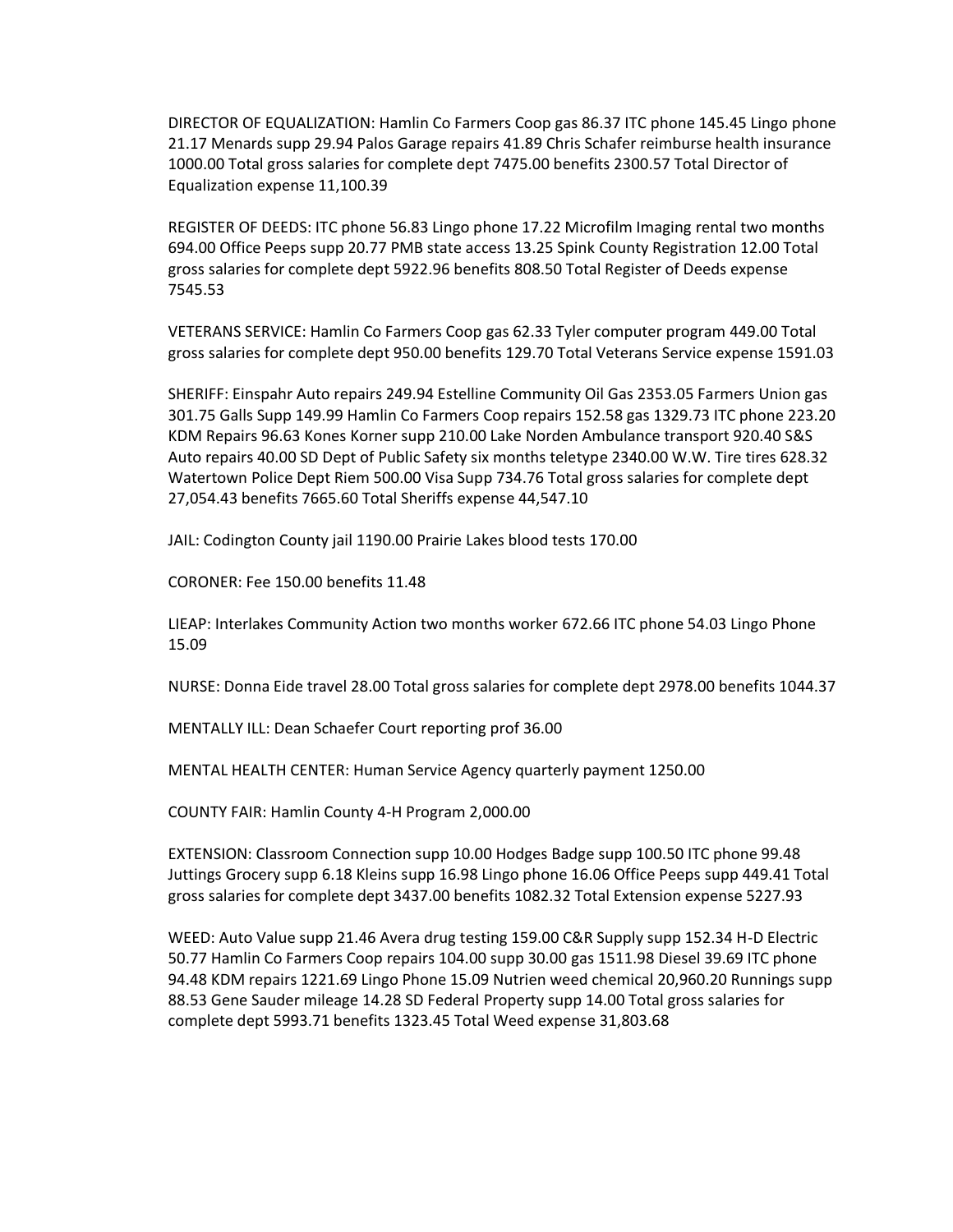ZONING: Dakotan publishing 97.94 First District quarterly zoning contract 10,000.00 postage 473.47 Hamlin County Publishing 164.46 ITC phone 53.58 Leonard Kemnitz mileage 10.08 John Pantzke mileage 8.40 Stuart Schubloom mileage 9.24 Scott Popham mileage 6.71 Total Per diem 750.00 benefits 136.40 Total Zoning expense 11,710.29

ECONOMIC DEV. First Planning District half year dues 6555.53

ROAD: Auto Value parts 13.99 Avera drug testing 162.00 Basin Construction pea rock 9680.79 Boyer Trucks parts 329.08 Brownlee Construction gravel crushing 134,942.08 Bryant City Util 43.78 Butler parts 139.68 Capitol One Mack's supp 84.95 Cathy Popham reimburse health insurance 1000.00 Connecting Point year contract 1390.00 Dales Alignment repairs 3618.82 Daniel Platz reimburse health insurance 480.80 Estelline Community Oil fuel 2842.38 Estelline City Util 12.00 Farmers Union fuel 5130.40 H-D 836.84 Hamlin Co Farmers Coop supp 229.60 fuel 10,048.68 parts 38.21 Hamlin Building Center supp 110.08 Hayti Town Util 40.50 IMEG Prof service 24,095.63 bridge prof 10,485.81 Interstate Truck parts 44.22 ITC phone 144.94 J&L Welding repairs 421.10 parts 200.56 Lyle Sign supp 534.59 Ottertail Power Util 45.47 Productivity Plus-Titan parts 308.00 Rodney Anderson reimburse health insurance 1000.00 Safety Service parts 328.50 Spink County registration 24.00 SD State Treasurer excise tax 600.41 True North Steel culverts 2026.59 W.W. Tires 3254.57 Wheelco parts 115.69 Northwestern Energy Util 19.77 Visa Supp 115.78 phone 1.05 AT&T cell phone 72.89 Total gross salaries for complete dept 32,576.00 benefits 9525.42 Total Road expense 257,115.65

911: H-D Electric towers elec. 86.05 ITC trunking charge 374.33

AG BUILDING: Castlewood Building supplies 14,859.25 Cut Rate Tree tree removal 1785.00 Hayti Town water & sewer 47.50 ITC phone 84.23 Northwestern Energy Util 10.00 total Ag Building expense 16,785.98

EMERGENCY & DISASTER: Hamlin Co Farmers Coop supp 12.00 AT &T cell phone 50.42 Hamlin Co Farmers Coop gas 550.31 ITC phone 155.01 Office Peeps supp 15.60 Total gross salaries for complete dept 4175.00 benefits 569.86 Total Emergency & Disaster expense 5477.78

DOMESTIC ABUSE: Women's Resource Center marriage licenses and divorce fees 490.00

24/7 County: Tayt Alexander travel 40.00 total gross salaries for complete dept 862.54 benefits 126.27

M&P Fund: Register of Deeds Microfilm Imaging rental 490.00

LAW LIBRARY: Thomson Reuters law supplements 236.27

STATE 24/7 : State 24/7 Program fees to State 310.00

BOOKMOBILE: Total gross salaries for complete dept 4284.09 benefits 472.08